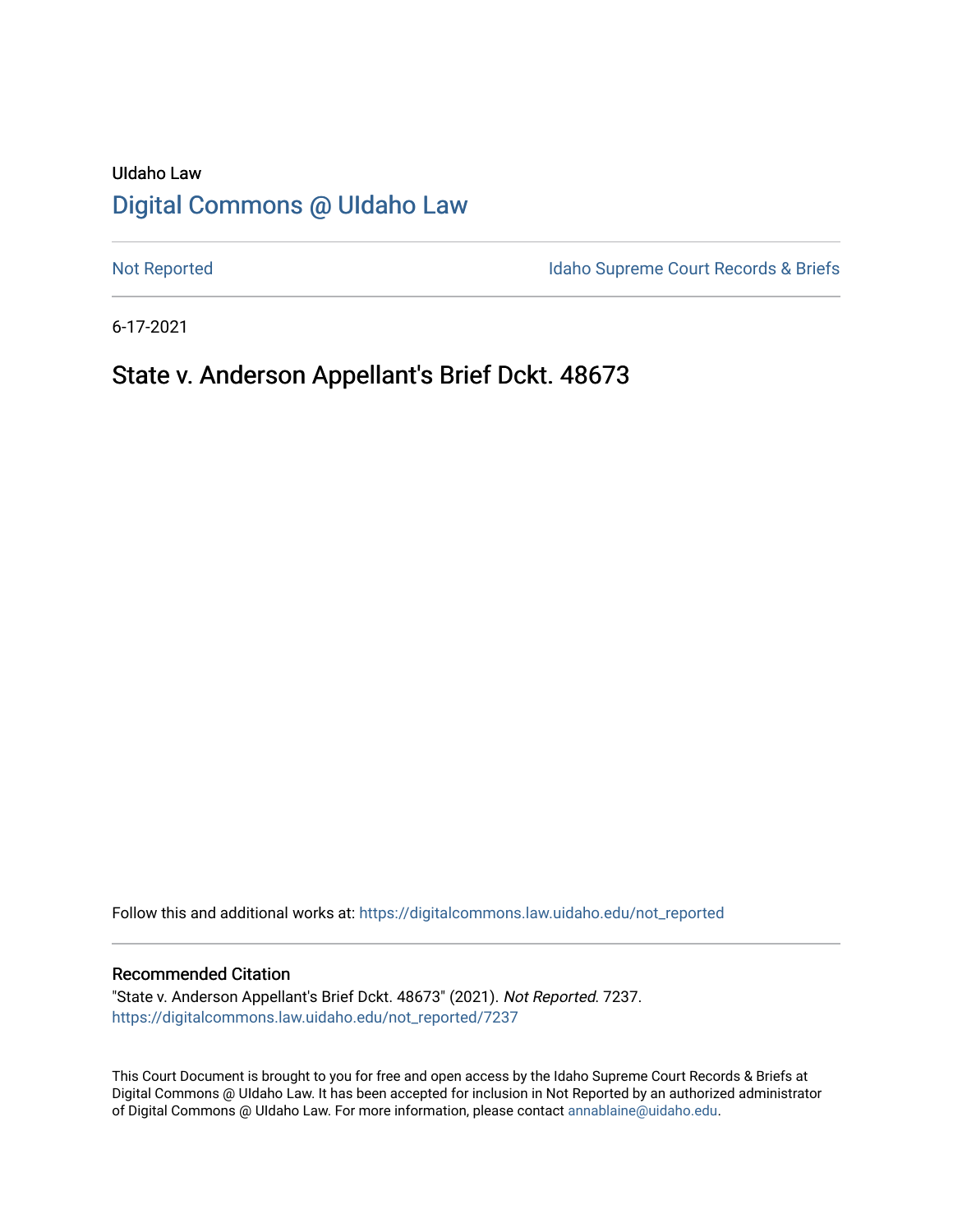Electronically Filed 6/17/2021 9:11 AM Idaho Supreme Court Melanie Gagnepain, Clerk of the Court By: Brad Thies, Deputy Clerk

ERIC D. FREDERICKSEN State Appellate Public Defender I.S.B. #6555

JACOB L. WESTERFIELD Deputy State Appellate Public Defender I.S.B. #9841 322 E. Front Street, Suite 570 Boise, Idaho 83702 Phone: (208) 334-2712 Fax: (208) 334-2985 E-mail: documents@sapd.state.id.us

## IN THE SUPREME COURT OF THE STATE OF IDAHO

| STATE OF IDAHO,       |                              |
|-----------------------|------------------------------|
|                       | NO. 48673-2021               |
| Plaintiff-Respondent, |                              |
|                       | ADA COUNTY NO. CR01-20-31952 |
| V.                    |                              |
|                       |                              |
| RICK JOSEPH ANDERSON, | APPELLANT'S BRIEF            |
|                       |                              |
| Defendant-Appellant.  |                              |
|                       |                              |

### STATEMENT OF THE CASE

### Nature of the Case

After Rick Anderson pled guilty to aggravated assault, the district court sentenced him to serve five years, with two-and-one-half years fixed. Mr. Anderson appeals, and he argues that the district court abused its discretion by imposing an excessive sentence.

## Statement of the Facts & Course of Proceedings

In August 2020, the State filed a criminal complaint alleging that Mr. Anderson committed the crimes of aggravated assault, misdemeanor violation of a no contact order, and misdemeanor malicious injury to property. (R., pp.9-10.) According to the Presentence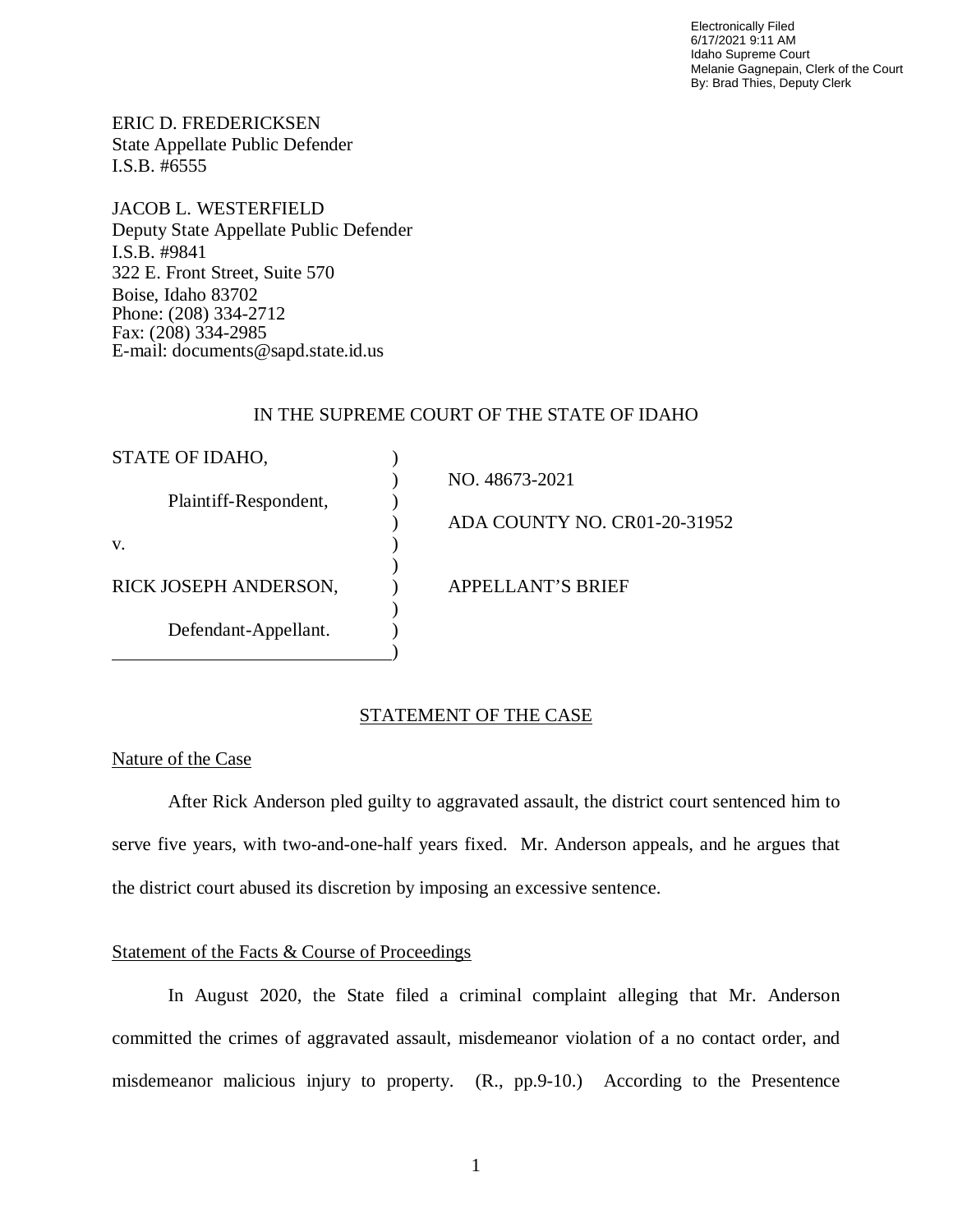Investigation Report ("PSI"),<sup>[1](#page-2-0)</sup> Mr. Anderson showed up at a business where his ex-girlfriend, Luana Yokom, was getting her car fixed. (PSI, p.12.) Mr. Anderson ultimately slammed the driver's side door of his truck on Ms. Yokom and then drove away. (PSI, p.12.)

Pursuant to a plea agreement, Mr. Anderson pled guilty to aggravated assault and misdemeanor violation of a no contact order.<sup>[2](#page-2-1)</sup> (Tr., p.15, L.19—p.18, L.9; R., pp.63-74.) At sentencing, the State recommended a sentence of five years, with two-and-one-half years fixed, for the aggravated assault charge and asked that the sentence be executed. (Tr., p.35, Ls.8-10, p.40, Ls.24-25.) Mr. Anderson requested that the district court sentence him to five years, with two-and-one-half years fixed, suspended for probation. (Tr., p.43, Ls.2-9.) The district court sentenced Mr. Anderson to serve a term of five years, with two-and-one-half years fixed, for aggravated assault.<sup>[3](#page-2-2)</sup> (Tr., p.56, L.22—p.57, L.2; R., pp.81-84.) Mr. Anderson timely appealed from the judgment of conviction. (R., pp.90-92.)

#### ISSUE

Did the district court abuse its discretion when it sentenced Mr. Anderson to serve five years, with two-and-one-half years fixed, for aggravated assault?

<span id="page-2-0"></span><sup>&</sup>lt;sup>1</sup> Citations to the PSI refer to the 177-page electronic document with the confidential sentencing materials, titled "Appeal Confidential Exhibits 04-12-2021 12.22.54 46033899 BF02E358- ED0B-4B03-BF50-872F2CEBB9DB."

<span id="page-2-1"></span><sup>&</sup>lt;sup>2</sup> While this case was pending, Mr. Anderson was charged in a separate criminal complaint in Boise County, case number CR08-20-1651. (R., pp.29-32). The plea agreement in this case was part of a global resolution that included Mr. Anderson entering a plea to a misdemeanor violation of a no contact order in that Boise County case. (R., p.72; Tr., p.6, L.17—p.7, L.11.) The other charges from the Boise County case, as well as the misdemeanor malicious injury to property charge in this case, were dismissed pursuant to the plea agreement. (R., p.72; Tr., p.6, L.17 p.7, L.11.) The State also agreed as part of the plea agreement that it would not pursue a persistent violator enhancement. (R., p.73.)

<span id="page-2-2"></span><sup>&</sup>lt;sup>3</sup> For the misdemeanor no contact order violation, the district court sentenced Mr. Anderson to one-hundred-and-sixty-eight days, concurrent with the aggravated assault, with one-hundredand-sixty-eight days credit from time served. (Tr., p.57, Ls.16-20; R., p.82.)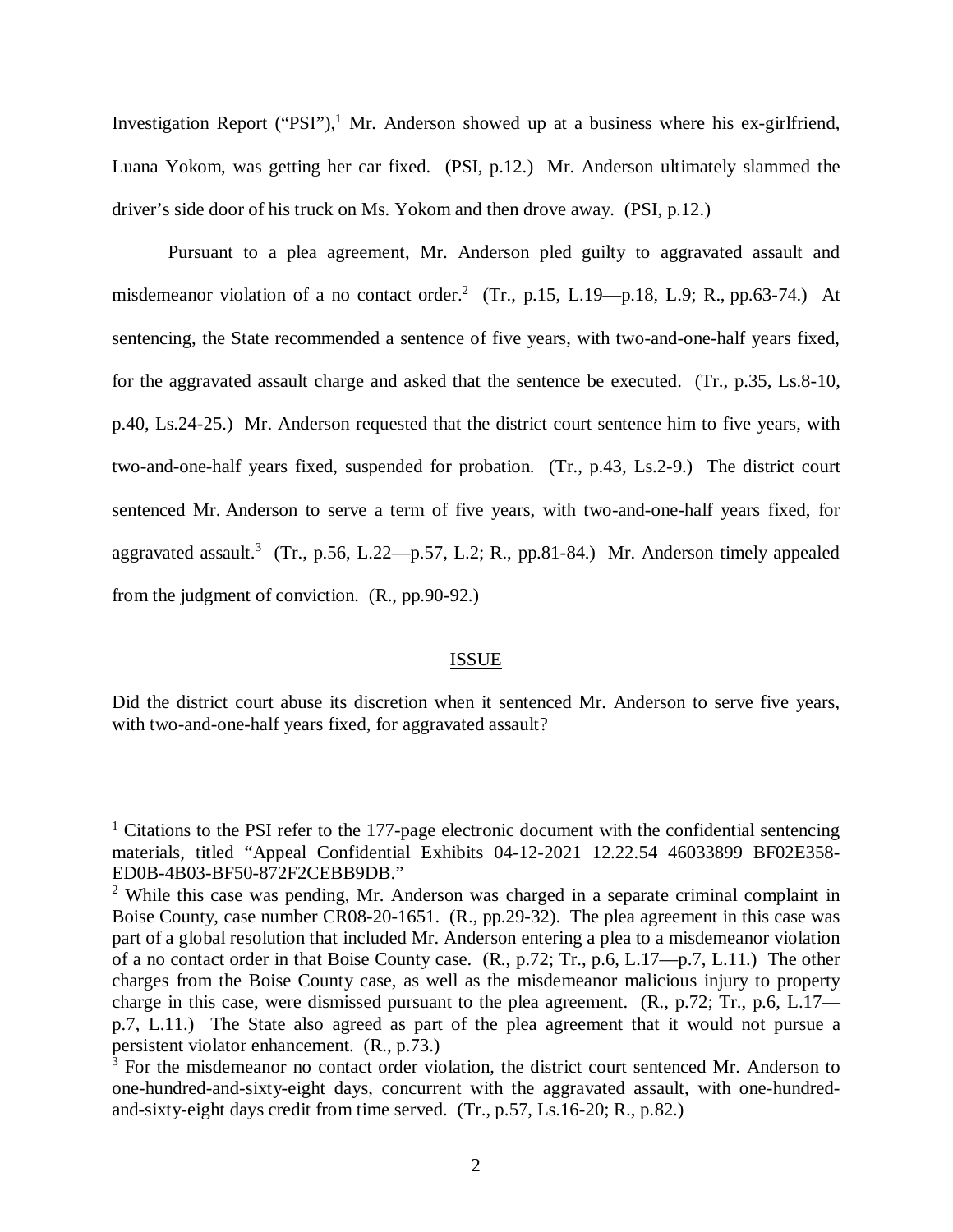#### ARGUMENT

## The District Court Abused Its Discretion When It Sentenced Mr. Anderson To Serve Five Years, With Two-And-One-Half Years Fixed, For Aggravated Assault

"Where the sentence imposed by a trial court is within statutory limits, 'the appellant

bears the burden of demonstrating that it is a clear abuse of discretion.'" *State v. Windom*, 150

Idaho 873, 875 (2011) (quoting *State v. Stevens*, 146 Idaho 139, 148 (2008)).

When this Court reviews an alleged abuse of discretion by a trial court the sequence of inquiry requires consideration of *four* essentials. Whether the trial court: (1) correctly perceived the issue as one of discretion; (2) acted within the outer boundaries of its discretion; (3) acted consistently with the legal standards applicable to the specific choices available to it; and (4) reached its decision by the exercise of reason.

*Lunneborg v. My Fun Life*, 163 Idaho 856, 863 (2018). In this matter, Mr. Anderson's sentence does not exceed the statutory maximum. *See* I.C. § 18-906 (five-year maximum). Accordingly, to show that the sentence imposed was unreasonable, Mr. Anderson "must show that the sentence, in light of the governing criteria, is excessive under any reasonable view of the facts." *State v. Strand*, 137 Idaho 457, 460 (2002).

"'[R]easonableness'" implies that a term of confinement should be tailored to the purposes for which the sentence is imposed." *State v. Toohill*, 103 Idaho 565, 568 (Ct. App. 1982).

In examining the reasonableness of a sentence, the Court conducts an independent review of the entire record available to the trial court at sentencing, focusing on the objectives of criminal punishment: (1) protection of society; (2) deterrence of the individual and the public; (3) possibility of rehabilitation; and (4) punishment or retribution for wrongdoing.

*State v. Stevens*, 146 Idaho 139, 148 (2008), *abrogated in part by, State v. Garcia*, 166 Idaho 661 (2020). "A sentence is reasonable if it appears necessary to accomplish the primary objective of protecting society and to achieve any or all of the related goals of deterrence, rehabilitation, or retribution." *State v. Delling*, 152 Idaho 122, 132 (2011).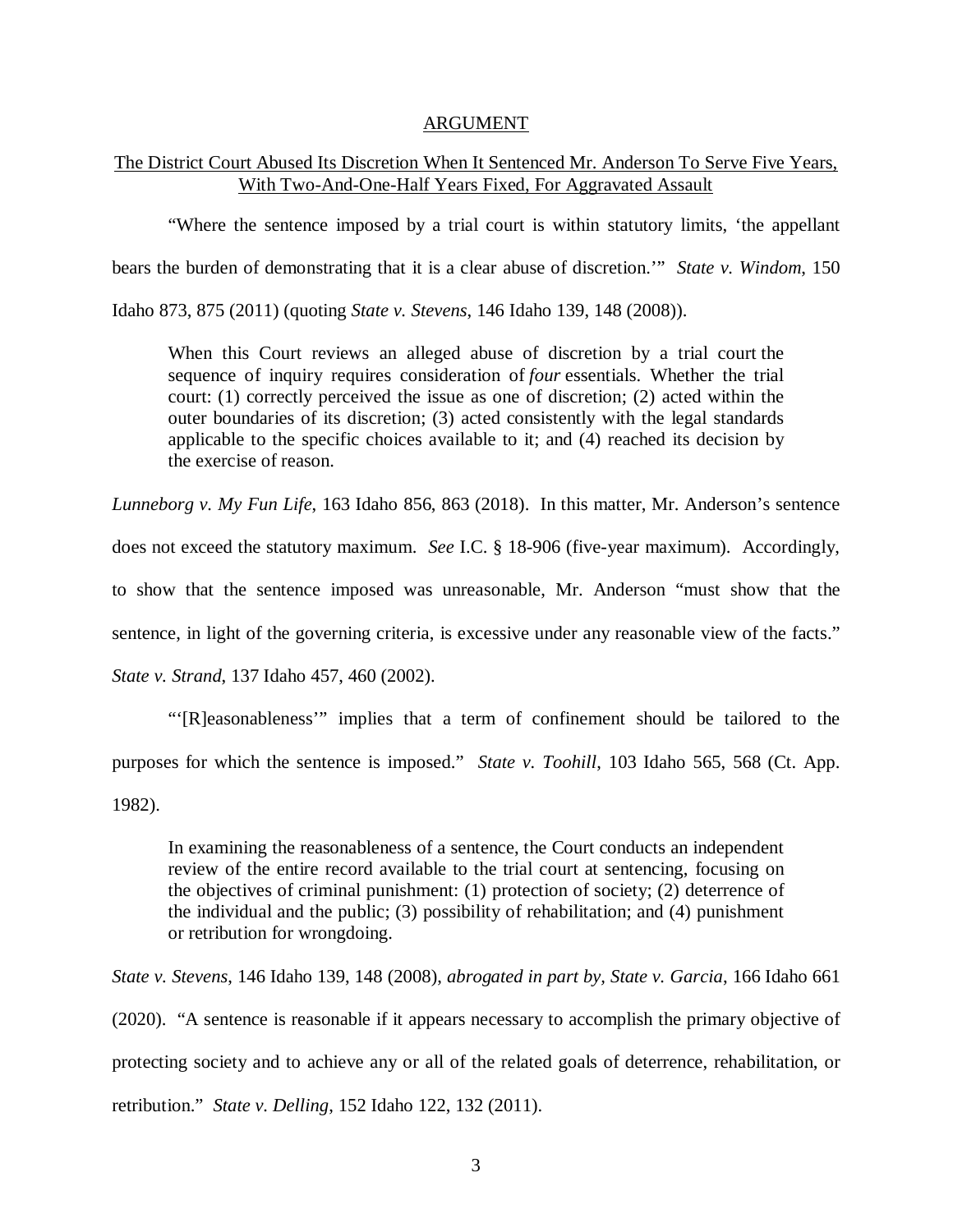In this case, Mr. Anderson asserts that the district court did not exercise reason and therefore abused its discretion by imposing a sentence that is excessive under any reasonable view of the facts. Specifically, Mr. Anderson contends the district court should have sentenced him to probation in light of the mitigating factors, including his community support, mental condition, substance abuse issues, and expressions of remorse for his actions.

First, the support and good character letters from Mr. Anderson's family and friends stand in favor of mitigation. *State v. Shideler*, 103 Idaho 593, 594–95 (1982) (reducing defendant's sentence upon a finding of family support and good character as mitigation); *see State v. Ball*, 149 Idaho 658, 663–64 (Ct. App. 2010) (finding that the district court acknowledged family and friend support as mitigating circumstances). Fourteen individuals prepared letters in support of Mr. Anderson. (PSI, pp.57-68, 173-76.) According to the letters, Mr. Anderson is "a good man" that "tries to help people when he can" (PSI, p.57), is a "decent and moral human being" and "honorable family man" (PSI, p.58), has "always been encouraging and supportive" (PSI, p.59), has "always put others first" and is "always there, for problems big and small, expecting nothing in return" (PSI, p.60), has been "a great support" and would give others "the shirt off his back" (PSI, p.61), is "kind, giving, loving, respectful, well-respected in the community, a stranger to no one and friend to many" (PSI, pp.62-63), "would do anything to help out a person in need" (PSI, p.64), was "always kind and professional" (PSI, p.65), has "had compassion for people that are less fortunate" (PSI, p.66), is "a good person that just got on the wrong path" (PSI, p.67), has "great integrity" (PSI, p.68), is an "honest man" (PSI, p.173), and was "always very calm and understanding when it came to teaching others" (PSI, p.176). According to the presentence investigator, Mr. Anderson "[v]oiced prosocial beliefs during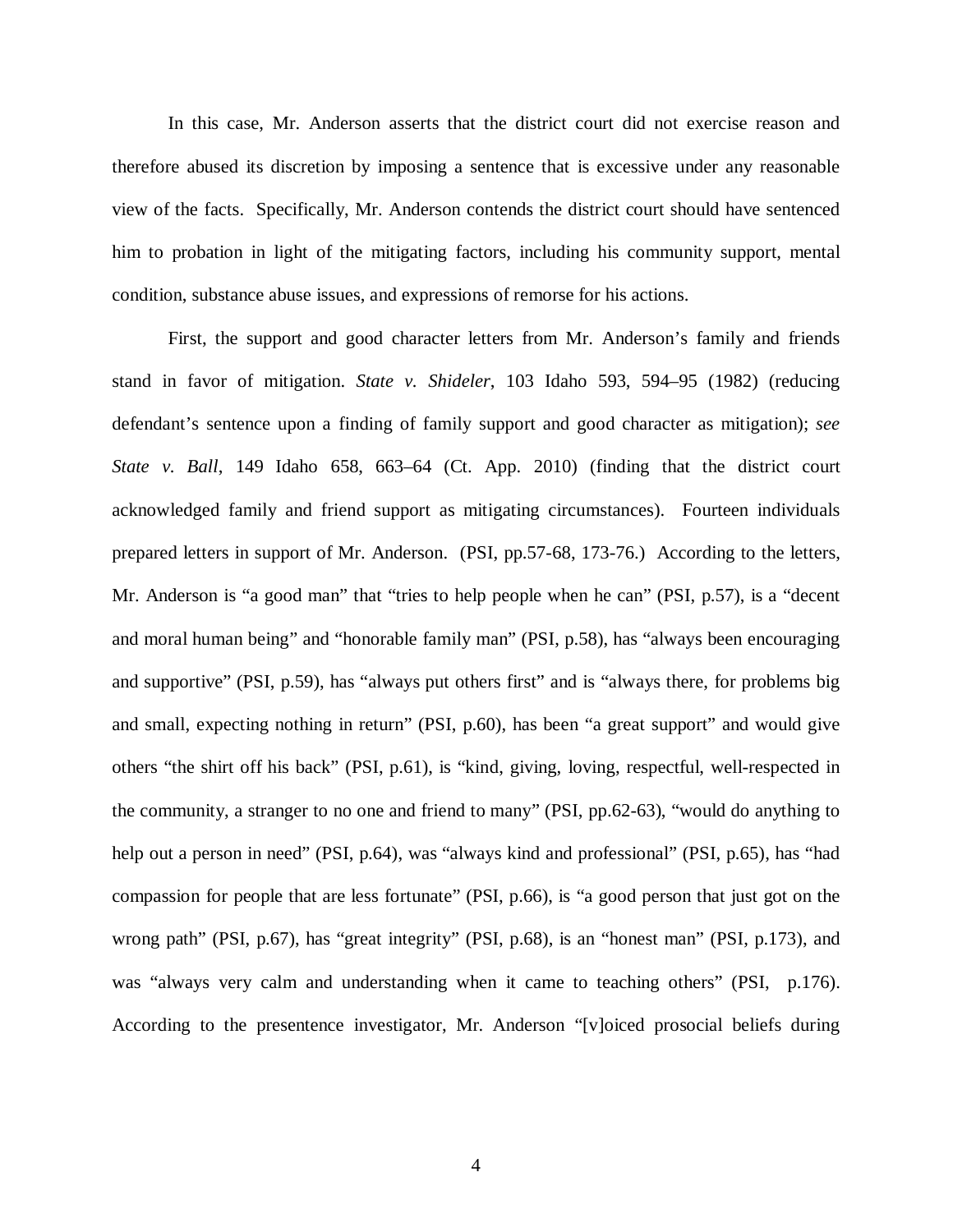presentence interview." (PSI, p.16.) Mr. Anderson's community support and prosocial beliefs are mitigating factors that support a lesser sentence.

Second, Mr. Anderson's mental condition is a significant mitigating factor that supports leniency in sentencing. The Idaho Supreme Court has recognized that Idaho Code § 19-2523 not only suggests, but requires, the trial court to consider a defendant's mental illness as a sentencing factor. *Hollon v. State*, 132 Idaho 573, 581 (1999). If a defendant's mental condition is a significant factor, then Idaho Code § 19-2523 requires the court to consider factors such as: (a) the extent to which the defendant is mentally ill; (b) the degree of illness or defect and level of functional impairment; (c) the prognosis for improvement or rehabilitation; (d) the availability of treatment and level of care required; (e) any risk of danger which the defendant may create for the public if not incarcerated, or the lack of such risk; and (f) the capacity of the defendant to appreciate the wrongfulness of his or her conduct or to conform his or her conduct to the requirements of the law at the time of the offense charged. "The factors listed in Idaho Code § 19–2523 provide a manner in which to evaluate the mental health information presented to the sentencing court." *Strand*, 137 Idaho at 461.

Mr. Anderson's mental health was evaluated as part of his Global Appraisal of Individual Needs ("GAIN") assessment. (PSI, pp.36-45.) In addition, a Department of Health and Welfare Mental Health Examination Report was prepared for Mr. Anderson pursuant to Idaho Code § 19- 2524. (PSI, pp.46-48.) In those assessments, Mr. Anderson was given provisional diagnoses for "Major Depressive Disorder, Single Episode, Mild – Provisional" and "Generalized Anxiety Disorder". (PSI, pp.37, 46.) According to the mental health report, "Rick Anderson presents" with mental health needs as noted above and mental health treatment is recommended to minimize risk of further deterioration of functioning and to monitor for any ongoing risk." (PSI,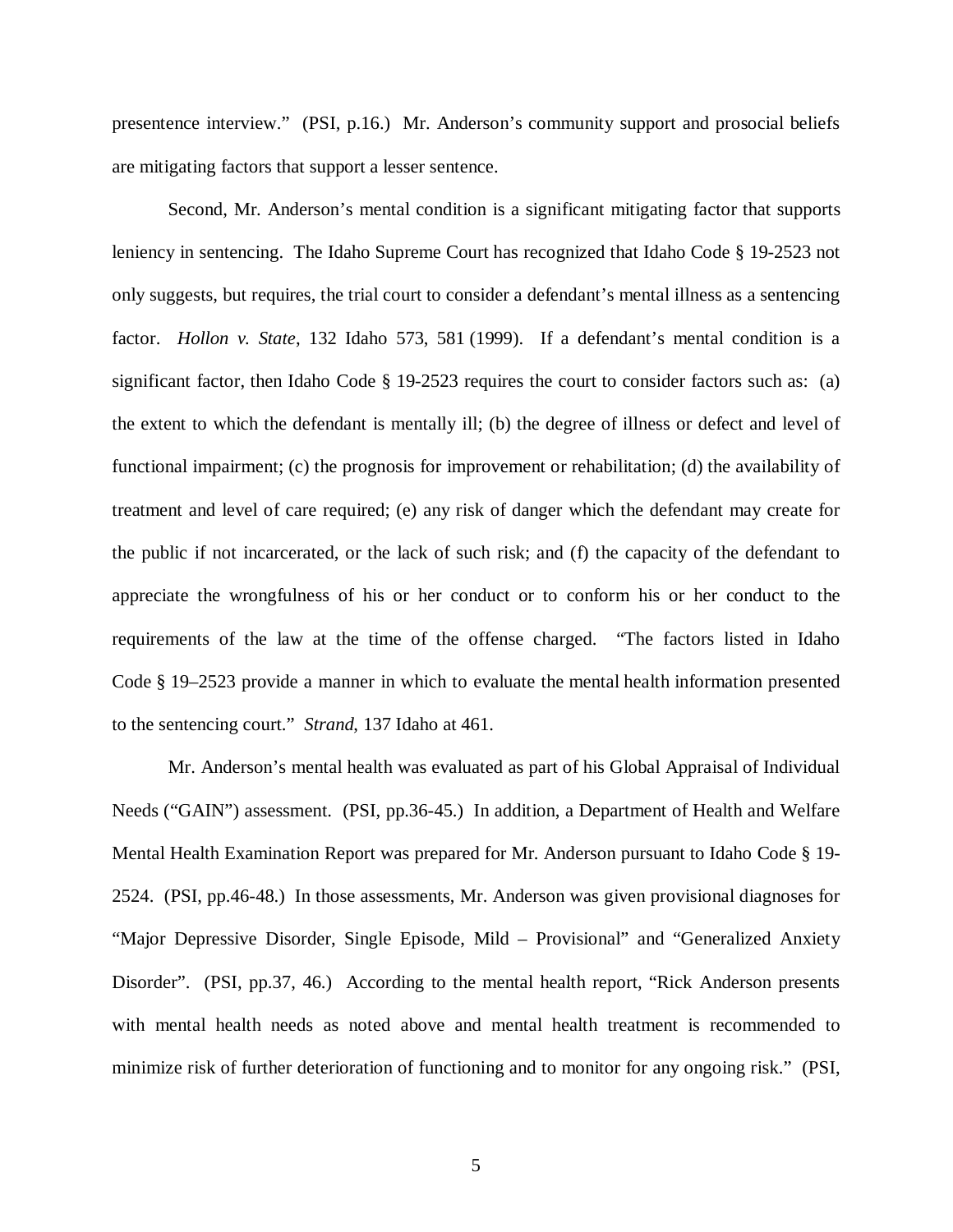p.48.) The report also stated that "without some form of treatment, it is likely [Mr. Anderson] will continue to struggle with symptoms and problems may increase." (PSI, p.48.)

During the presentence investigation, Mr. Anderson reported that he suffered significant injuries following a car accident in July 2019. (PSI, pp.15-16.) During that accident, Mr. Anderson suffered a "severe concussion with traumatic brain injury", a "shattered pelvic bone", and "neuropathy on his left foot".<sup>[4](#page-6-0)</sup> (PSI, p.15.) Since that accident, Mr. Anderson noted that he began to have "anxiety attacks, stress and 'emotions I don't understand.'" (PSI, p.15.) In her victim impact statement provided in the presentence investigation report, Ms. Yokom stated that Mr. Anderson "had been good to her up until he was in a car accident" and that "she would like to think the defendant's actions were due in large part to the car accident and brain damage suffered from that accident."<sup>[5](#page-6-1)</sup> (PSI, p.13.)

In a concussion evaluation prepared by Saint Alphonsus Rehabilitation Services shortly after his accident in July 2019, Mr. Anderson was diagnosed with moderately severe postconcussive symptoms. (PSI, p.80.) According to the evaluation, Mr. Anderson "demonstrates functional breakdowns in the areas of short-term memory and verbal expression at the conversational level." (PSI, p.81.) The evaluator diagnosed Mr. Anderson with a "cognitive communication deficit" following the accident. (PSI, p.79.) After that initial evaluation, Mr. Anderson continued to regularly engage in physical and psychological therapy. (PSI, pp.83- 110.)

<span id="page-6-0"></span><sup>&</sup>lt;sup>4</sup> In an attached neuropsychological consultation report, Mr. Anderson's medical records "indicated that the patient had a bad acetabular fracture location with the peroneal nerve palsy from the sciatic nerve. The patient also reportedly had pelvic fractures." (PSI, p.71.)

<span id="page-6-1"></span><sup>&</sup>lt;sup>5</sup> While Mr. Anderson was in custody, Ms. Yokom attempted to contact Mr. Anderson "by phone and messaged more than 30 times, all of which have gone unanswered." (Tr., p.48, Ls.11-20.)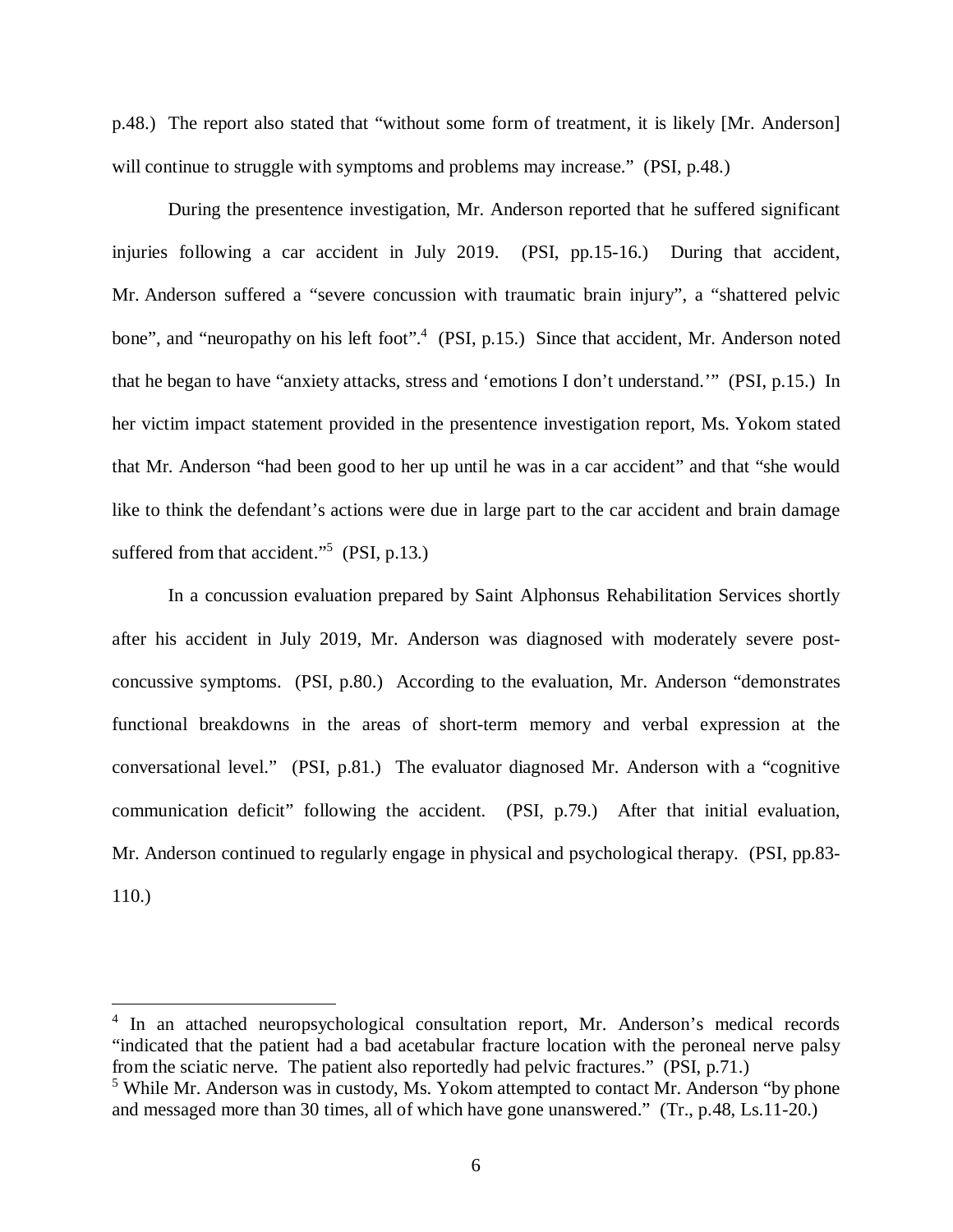A few days before committing the offenses at issue in this case, Mr. Anderson proactively attended a neuropsychological consultation to address issues he had been experiencing since the car accident. (PSI, pp.71-74.) At that consultation, Mr. Anderson reported that he had experienced "waves of severe anxiety", "his frustration tolerance is very short", his brain was "all over the place", he "cannot concentrate", and there are times where he will "draw a blank when trying to retrieve information." (PSI, p.71.) The psychologist that participated in the consultation noted that Mr. Anderson "is very anxious and restive. He has difficulty regulating his emotions. His frustration tolerance is low. He certainly is sad and blue." (PSI, p.73.) The psychologist recommended that Mr. Anderson "enter into psychological treatment to address his ongoing depression, anxiety, anger, and poor emotional regulation. Once he stabilizes emotionally, we will likely pursue formal neuropsychological testing." (PSI, p.74.) Even after Mr. Anderson was charged in this case, he participate in another follow-up neuropsychological consultation. (PSI, p.75.) At that time, Mr. Anderson reported "ongoing difficulties with sustained attention, short-term memory, and neurobehavioral changes." (PSI, p.75.)

 At sentencing, defense counsel explained that Mr. Anderson had been actively meeting with a social worker on a weekly basis for the previous six months while incarcerated. (Tr., p.43, L.23—p.44, L.14.) Defense counsel stated that Mr. Anderson would continue to work with the social worker if he was released onto probation and that the social worker had helped set up an assessment with Human Supports of Idaho for Mr. Anderson so that he could continue to work on his behavioral health therapy plan. (Tr., p.44, Ls.9-14; *see also* PSI, pp.172, 174-75, 177.) In a report prepared on Mr. Anderson's behalf, the social worker explained that "[t]hroughout the course of sixteen therapy visits, Rick has expressed increasing insight and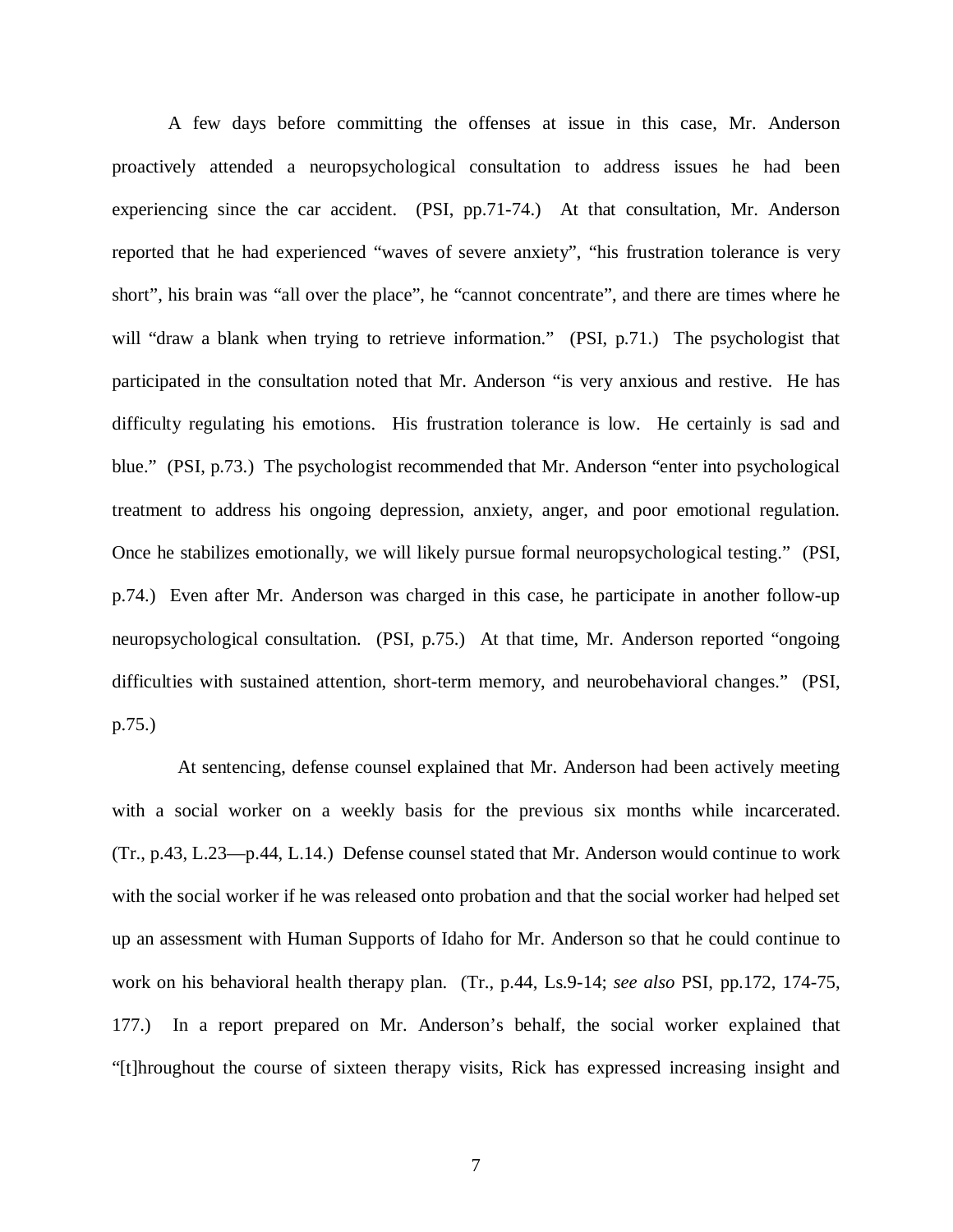judgment." (PSI, p.174.) Furthermore, the social worker found that Mr. Anderson "expressed evolving beliefs in the importance of mental health and engaging in counseling/psychotherapy that will encourage his ongoing participation in treatment." (PSI, p.174.) The social worker observed that Mr. Anderson "has worked to further develop his emotional vocabulary, understand locus of control, accept responsibility, express empathy, and increase insight of how his beliefs and self-understanding have impacted his past actions and willingness to participate in treatment." (PSI, p.174.) While in custody in this case, Mr. Anderson also completed courses on "anger management, cognitive awareness, contentious relationships, healthy relationships, substance abuse, thinking skills, and so on." (Tr., p.49, Ls.11-17; *see also* PSI, pp.69-70.)

Defense counsel asserted at sentencing that while Mr. Anderson had prior convictions, Mr. Anderson did not have a "violent past" and his criminal convictions were "over or about 20 years ago."[6](#page-8-0) (Tr., p.45, L.22—p.46, L.16.) Defense counsel further explained that Mr. Anderson's family, including his wife of thirty years and his sister, had not observed "this sort of violent behavior from Rick before" and that the car accident may have triggered something in Mr. Anderson's brain that made him feel and react differently. (Tr., p.46, Ls.3-16.) Defense counsel stated that Mr. Anderson is amenable to treatment and to changing his behavior if given the opportunity to do so. (Tr., p.46, Ls.3-16.)

<span id="page-8-0"></span><sup>&</sup>lt;sup>6</sup> There was an over fifteen year gap in time between Mr. Anderson's conviction for felony escape in 2004 and his conviction for misdemeanor battery in 2020. (PSI, p.20-22.) At sentencing, district court emphasized that Mr. Anderson "had a disturbing the peace that was reduced from a battery for which you were convicted that arose before the accident occurred. That's violent behavior that had nothing to do with the accident, and it's more evidence of criminal thinking." (Tr., p.55, Ls.19-24.) However, defense counsel explained that the disturbing the peace charge referenced by the district court was actually dismissed after Mr. Anderson appealed the conviction, and the district court acknowledged that that case was dismissed. (Tr., p.32, Ls.11-20; *see also* PSI, p.21 (listing the disposition of the disturbing the peace case as "Amended Disposition 04/29/19 – Dismissed.").)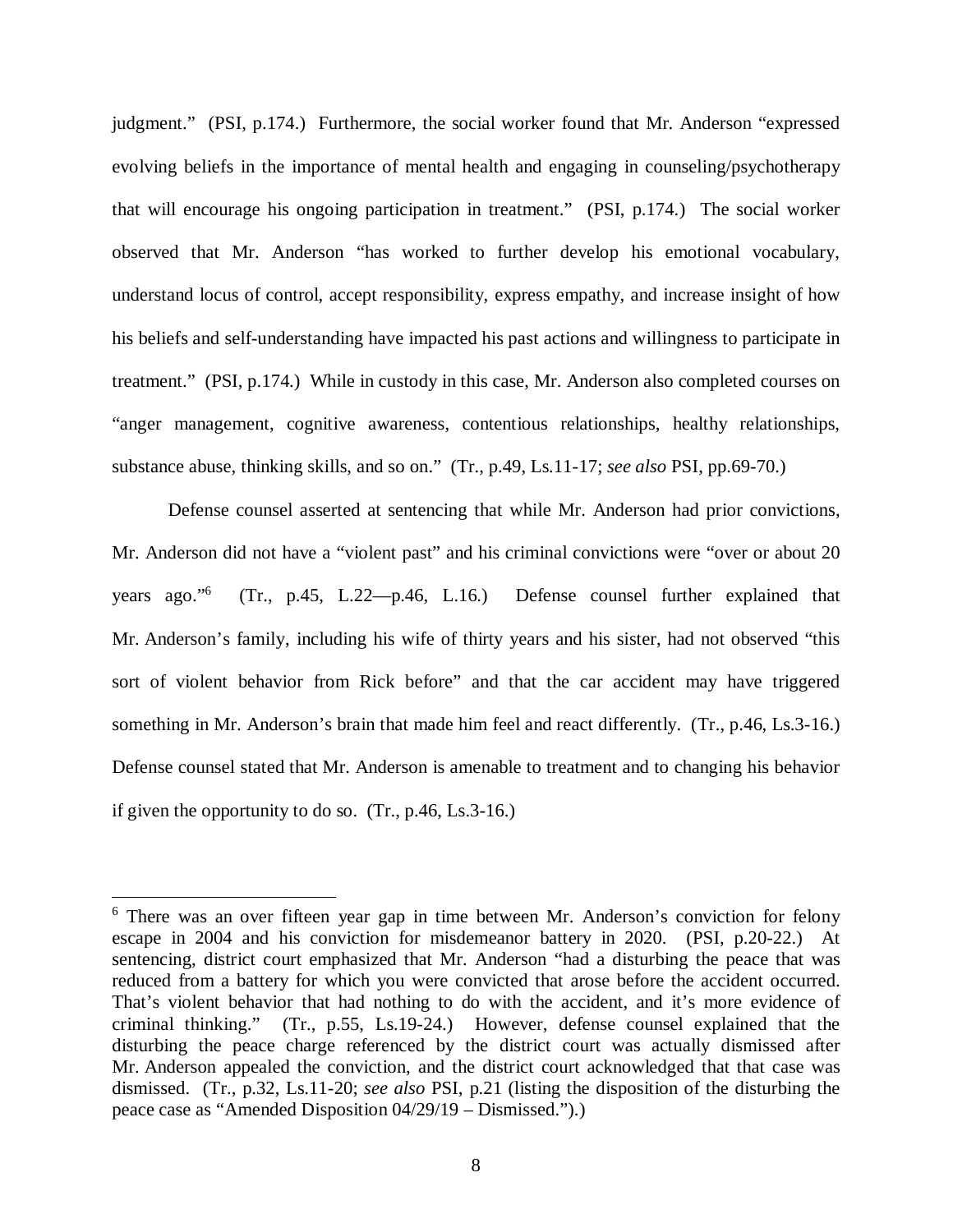At sentencing, Mr. Anderson explained that "[p]rior to that accident, I didn't really feel like I had all the emotions and feelings and that sort of thing that I do after the accident. I never experienced that kind of stuff before." (Tr., p.51, Ls.8-11.) Mr. Anderson stated that he realized that he was having issues prior to the charges arising in this case, and that he told his wife that he "needed to talk with somebody, I needed to get some help." (Tr., p.51, Ls.16-19.) Mr. Anderson asserted that he "got ahold of a Dr. Calhoun and started and went in for testing -- several tests, or whatever -- prior to coming to jail." (Tr., p.51, Ls.19-22; *see* PSI, pp.71-75.)

Despite the concerns raised throughout the presentence investigation report and by Mr. Anderson and his counsel at sentencing regarding the car accident, the district court stated that "while I appreciate that you want to assign a lot of the reasons for that to your accident, I am not convinced that it plays as great a role as you would like me to believe." (Tr., p.55, Ls.15-18.) The district further determined that "the level of criminal thinking that existed prior to the accident and that which exists subsequent to the accident doesn't seem to have changed much." (Tr., p.56, Ls.13-16.)

Mr. Anderson asserts that the district court did not adequately consider his mental health as a factor at sentencing as required under Idaho Code § 19-2523. Mr. Anderson's mental health was a significant factor, and substantial concerns were raised if Mr. Anderson does not receive adequate treatment for his mental health needs. "The sentencing court is not required to recite each of the factors listed." *Strand*, 137 Idaho at 461. However, Mr. Andersons contends that the district court did not give adequate consideration to the factors listed under Idaho Code § 19-2523, and the lengthy prison sentence imposed suggests it did not. Mr. Anderson's mental condition stands in favor of mitigation and leniency in this case.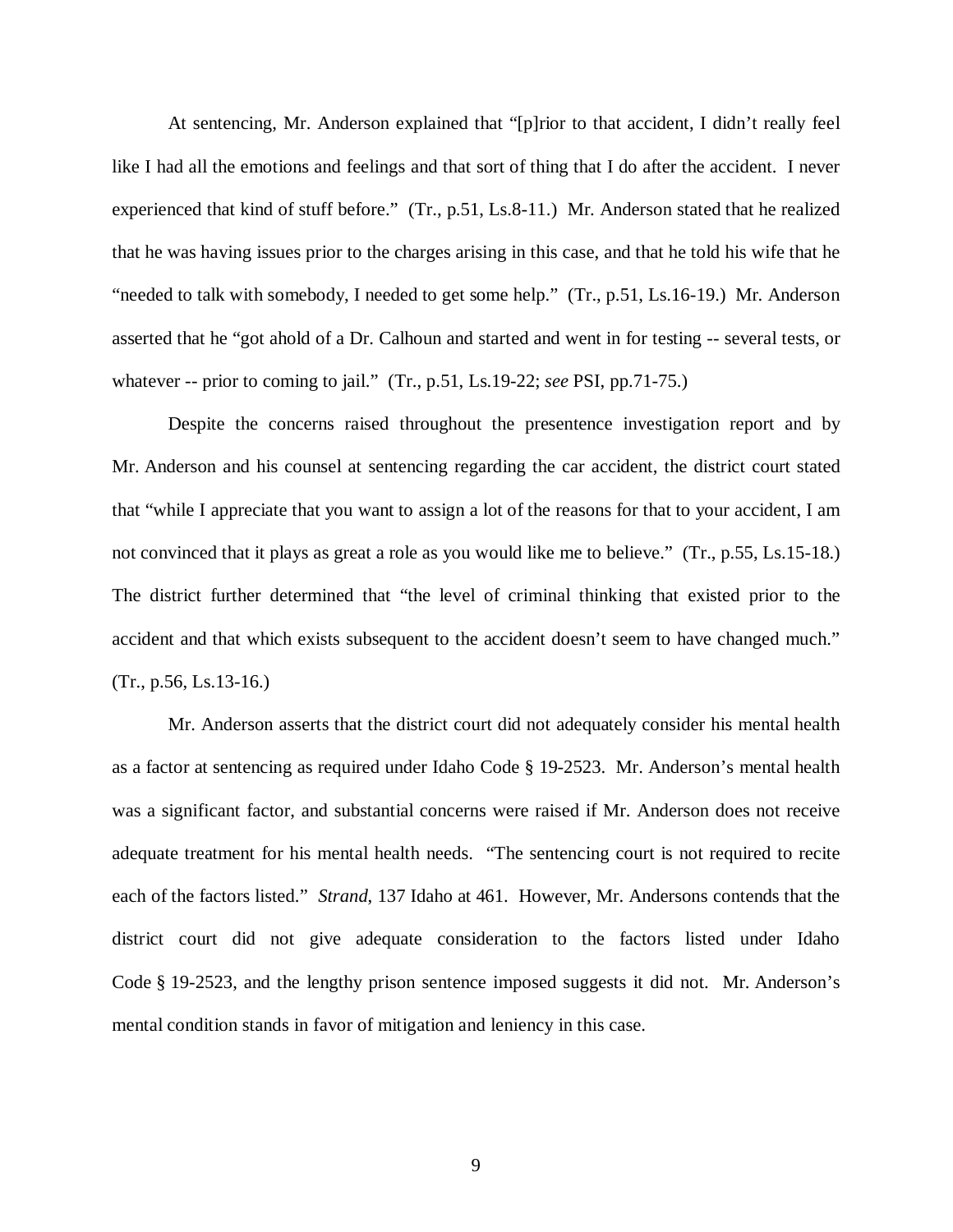Third, Mr. Anderson's substance abuse issues, the impact of his substance abuse on his behavior, his need for treatment, and his willingness to participate in treatment are strong factors in mitigation. The impact of substance abuse on the defendant's criminal conduct is "a proper consideration in mitigation of punishment upon sentencing." *State v. Osborn*, 102 Idaho 405, 414 n.5 (1981). Prior to sentencing, Mr. Anderson completed a GAIN assessment. (PSI, pp.36- 45.) In that assessment, Mr. Anderson self-reported symptoms sufficient to meet the criteria for amphetamine use disorder severe and cannabis use disorder moderate. (PSI, pp.27-29.)

Mr. Anderson reported that he began using cannabis at the age of (PSI, p.38.) Mr. Anderson informed the evaluator that he had "consumed cannabis edibles daily for several months before this incarceration", and that his use of cannabis was "to deal with the permanent nerve pain" in his "legs and feet." (PSI, p.36.) Mr. Anderson also disclosed that he relapsed on methamphetamine in February 2020. (PSI, p.36.) In the GAIN assessment, Mr. Anderson "reported that he has quit using substances and is about 100% ready to remain abstinent." (PSI, p.41.) Furthermore, Mr. Anderson completed a substance abuse course while in custody for this case. (Tr., p.49, Ls.11-17; PSI, pp.69-70.) Prior to sentencing, Mr. Anderson worked with a social worker to schedule an assessment through Human Supports of Idaho, and that program included substance abuse sessions and substance use groups that would help Mr. Anderson if he was released into the community. (Tr., p.44, Ls.9-14; PSI, p.172.)

At sentencing, defense counsel indicated that Mr. Anderson would comply with any court ordered drug and alcohol testing and participate in level one outpatient substance abuse treatment as was recommended in the GAIN assessment. (Tr., p.43, Ls.10-12, p.45, Ls.1-6; PSI, pp.44- 45.) Defense counsel further stated that there were potentially factors other than Mr. Anderson's car accident that contributed to his conduct in this case, including his relapse on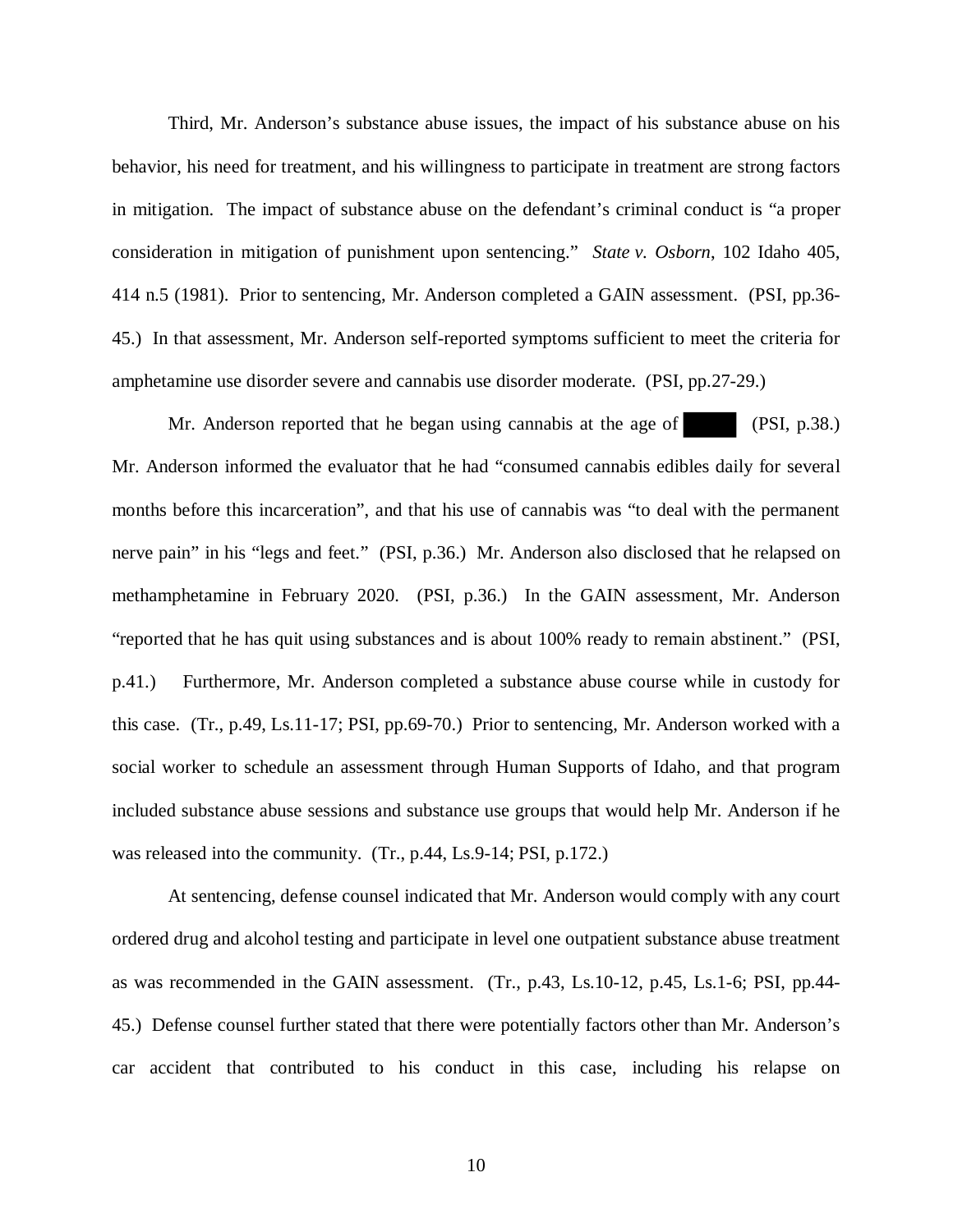methamphetamine. (Tr., p.46, Ls.17-23.) When discussing the viability of releasing Mr. Anderson into the community, the presentence investigator noted that Mr. Anderson "does appear motivated to participate in those treatment opportunities." (PSI, p.24.) Mr. Anderson's substance use issues, the impact of his substance abuse on his behavior, his need for treatment, and his willingness to participate in treatment are strong mitigating factors that support leniency in this case.

Fourth, Mr. Anderson has expressed great remorse for his actions and accepted responsibility for the crime. Acceptance of responsibility, remorse, and regret are all factors in favor of mitigation. *State v. Shideler*, 103 Idaho 593, 595 (1982). In the presentence investigation report, Mr. Anderson told the investigator that he was "embarrassed" and felt "extremely bad" for his conduct in this case. (PSI, p.13.) The presentence investigator noted that Mr. Anderson "[e]xpressed remorse for actions" and that Mr. Anderson was "[w]illing to accept consequences for actions and wishes to participate in further assessment and treatment." (PSI, p.16.)

At sentencing, Mr. Anderson informed the district court that he was "embarrassed and ashamed" of his actions. (Tr., p.50, Ls.21-24.) Mr. Anderson also apologized to Ms. Yokom for the harm that he caused her and stated that he was "extremely sorry for the loss of her mother and the pain and suffering [he] caused her." (Tr., p.53, Ls.14-19.) These statements of acceptance, remorse, and regret stand in favor of mitigation.

In sum, Mr. Anderson maintains that the district court did not exercise reason at sentencing because it failed to give adequate weight to the mitigating factors in his case. Proper consideration of these factors supported his request for probation. Mr. Anderson submits that the district court abused its discretion by not giving him an opportunity for probation.